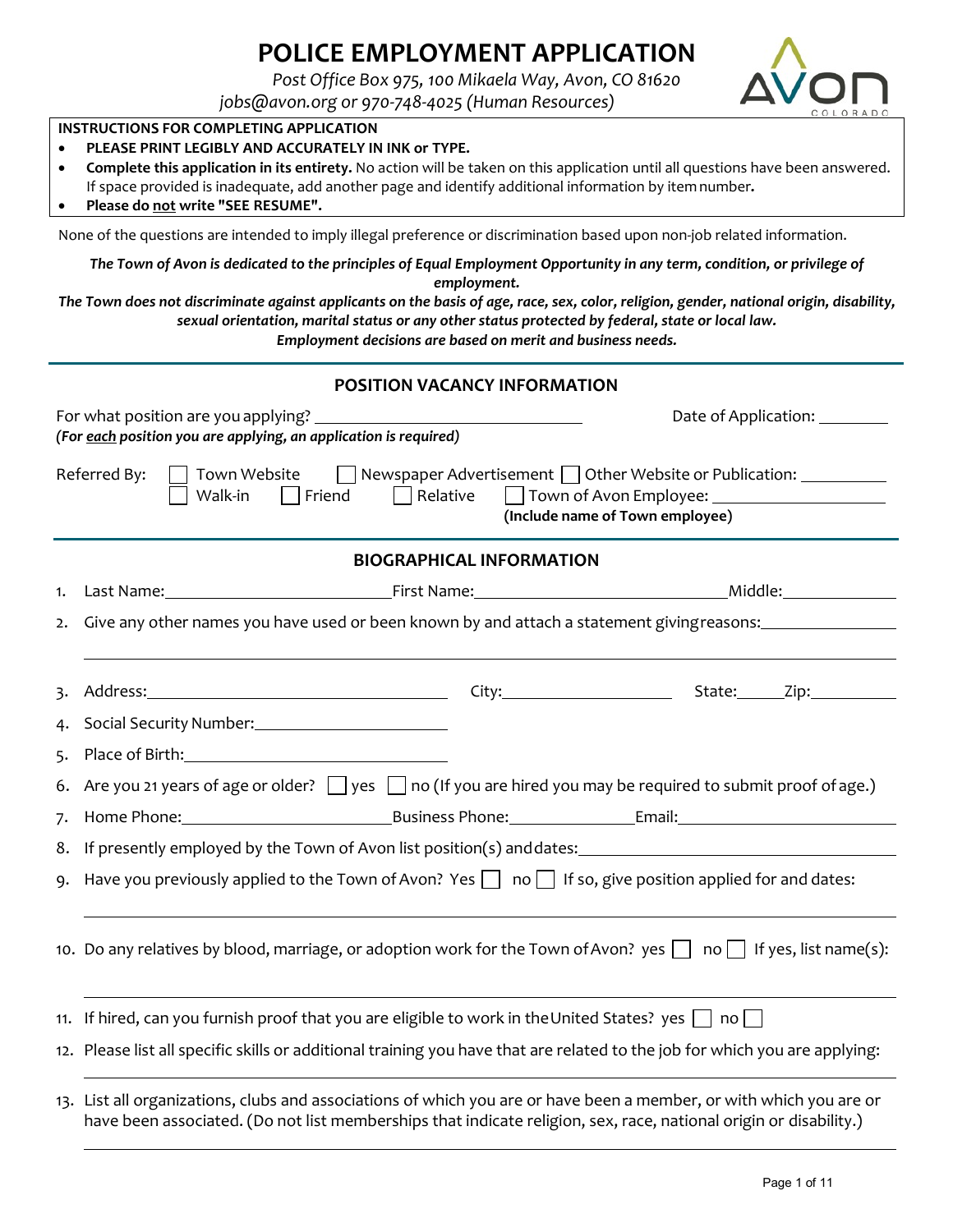14. What special skills and abilities do you have which may assist us in determining your candidacy forthe position?

#### **EMPLOYMENT EXPERIENCE**

1. List names of employers in consecutive order with present or last employer listed first. Account for all periods of time including military service and any periods of unemployment. If self-employed, give firm name and supply business references. Note: A job offer may be contingent upon acceptable references from current and former employers.

#### **Please account for the last ten years and start with your present or most recent job first**

|                     |                                                                                                                                                                                                                                | Phone Number: 1997 |  |  |  |  |
|---------------------|--------------------------------------------------------------------------------------------------------------------------------------------------------------------------------------------------------------------------------|--------------------|--|--|--|--|
|                     |                                                                                                                                                                                                                                |                    |  |  |  |  |
|                     | Job Title: 1000 Title: 2000 Communication Communication Communication Communication Communication Communication                                                                                                                |                    |  |  |  |  |
|                     |                                                                                                                                                                                                                                |                    |  |  |  |  |
|                     |                                                                                                                                                                                                                                |                    |  |  |  |  |
|                     |                                                                                                                                                                                                                                |                    |  |  |  |  |
|                     |                                                                                                                                                                                                                                |                    |  |  |  |  |
|                     |                                                                                                                                                                                                                                |                    |  |  |  |  |
|                     |                                                                                                                                                                                                                                |                    |  |  |  |  |
|                     | Reason for Leaving: 1999 Contract and the contract of the contract of the contract of the contract of the contract of the contract of the contract of the contract of the contract of the contract of the contract of the cont |                    |  |  |  |  |
|                     |                                                                                                                                                                                                                                | Phone Number:      |  |  |  |  |
|                     |                                                                                                                                                                                                                                |                    |  |  |  |  |
| Job Title:          | Supervisor: Contract Dates of Employment: Contract Dates of Employment:                                                                                                                                                        |                    |  |  |  |  |
|                     |                                                                                                                                                                                                                                |                    |  |  |  |  |
|                     | Reason for Leaving: 1999 Contract to the Contract of the Contract of the Contract of the Contract of the Contract of the Contract of the Contract of the Contract of the Contract of the Contract of the Contract of the Contr |                    |  |  |  |  |
|                     |                                                                                                                                                                                                                                |                    |  |  |  |  |
|                     |                                                                                                                                                                                                                                |                    |  |  |  |  |
|                     | Job Title: The Contract of Employment: The Contract of Employment:                                                                                                                                                             |                    |  |  |  |  |
|                     |                                                                                                                                                                                                                                |                    |  |  |  |  |
| Reason for Leaving: |                                                                                                                                                                                                                                |                    |  |  |  |  |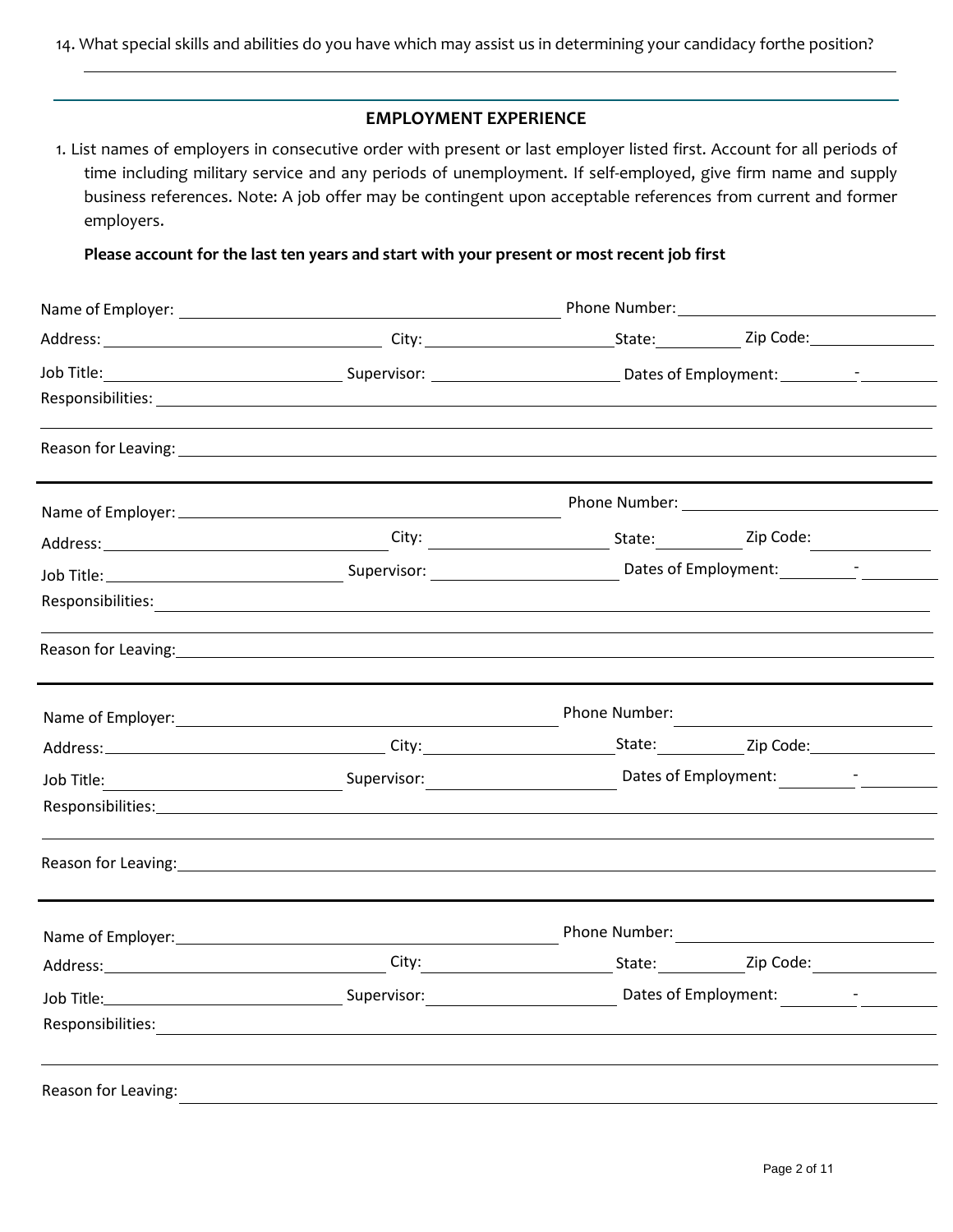|                                                                                                                                                                                            |                                                                                                                                                                                                                                | Phone Number: |               |  |  |  |
|--------------------------------------------------------------------------------------------------------------------------------------------------------------------------------------------|--------------------------------------------------------------------------------------------------------------------------------------------------------------------------------------------------------------------------------|---------------|---------------|--|--|--|
|                                                                                                                                                                                            |                                                                                                                                                                                                                                |               |               |  |  |  |
|                                                                                                                                                                                            | Job Title: 1990 11: 1991 Community Supervisor: Community Community Community Community Community Community Comm                                                                                                                |               |               |  |  |  |
|                                                                                                                                                                                            | Responsibilities:                                                                                                                                                                                                              |               |               |  |  |  |
|                                                                                                                                                                                            | Reason for Leaving: example and the contract of the contract of the contract of the contract of the contract of the contract of the contract of the contract of the contract of the contract of the contract of the contract o |               |               |  |  |  |
|                                                                                                                                                                                            | Name of Employer: 1990 1990 1991 Phone Number: 2008 2010 1991 2010 1991 Phone Number: 2008 2010 1991 2010 1991                                                                                                                 |               |               |  |  |  |
|                                                                                                                                                                                            |                                                                                                                                                                                                                                |               |               |  |  |  |
|                                                                                                                                                                                            |                                                                                                                                                                                                                                |               |               |  |  |  |
|                                                                                                                                                                                            |                                                                                                                                                                                                                                |               |               |  |  |  |
|                                                                                                                                                                                            | Reason for Leaving:                                                                                                                                                                                                            |               |               |  |  |  |
|                                                                                                                                                                                            |                                                                                                                                                                                                                                |               | Phone Number: |  |  |  |
|                                                                                                                                                                                            |                                                                                                                                                                                                                                |               |               |  |  |  |
|                                                                                                                                                                                            |                                                                                                                                                                                                                                |               |               |  |  |  |
|                                                                                                                                                                                            |                                                                                                                                                                                                                                |               |               |  |  |  |
|                                                                                                                                                                                            | Reason for Leaving: 1999 Contract Contract Contract Contract Contract Contract Contract Contract Contract Contract Contract Contract Contract Contract Contract Contract Contract Contract Contract Contract Contract Contract |               |               |  |  |  |
|                                                                                                                                                                                            | 2. Are you presently employed? yes $\Box$ no $\Box$                                                                                                                                                                            |               |               |  |  |  |
|                                                                                                                                                                                            |                                                                                                                                                                                                                                |               |               |  |  |  |
| 3.                                                                                                                                                                                         | May we contact your present employer? yes $\Box$ no $\Box$                                                                                                                                                                     |               |               |  |  |  |
| Were you ever discharged or forced to resign? yes $\Box$ no $\Box$<br>4.                                                                                                                   |                                                                                                                                                                                                                                |               |               |  |  |  |
| Have your employers always treated you fairly? yes $\Box$ no $\Box$<br>5.                                                                                                                  |                                                                                                                                                                                                                                |               |               |  |  |  |
|                                                                                                                                                                                            |                                                                                                                                                                                                                                |               |               |  |  |  |
| 6. Have you missed any work during the past six months? yes $\Box$ no $\Box$<br>Are you now or have you ever been engaged in any business as an owner, partner, or corporate member?<br>7. |                                                                                                                                                                                                                                |               |               |  |  |  |

# **EDUCATIONAL EXPERIENCE**

| 1. Indicate below the schools you have attended and courses completed. |
|------------------------------------------------------------------------|
| Primary Schools, Name & Address:                                       |

Secondary Schools, Name &Address:

L,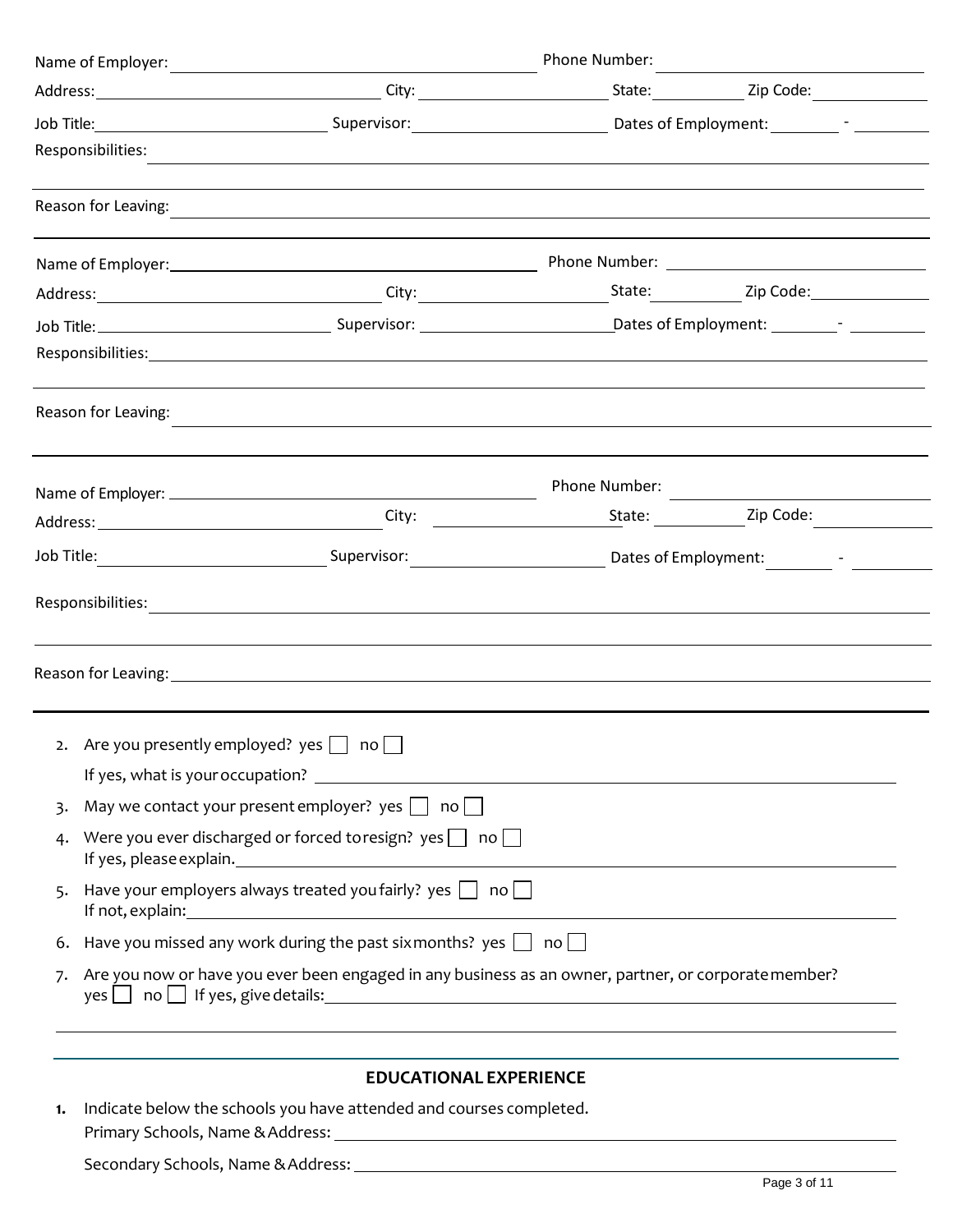# **ACCREDITED COLLEGES AND UNIVERSITIES**

| <b>UNDERGRADUATE</b>                                                    |                                                                                                                      |                         |
|-------------------------------------------------------------------------|----------------------------------------------------------------------------------------------------------------------|-------------------------|
|                                                                         |                                                                                                                      |                         |
|                                                                         |                                                                                                                      |                         |
|                                                                         |                                                                                                                      |                         |
| Quarter Hours / Semester Hours: _______________                         |                                                                                                                      |                         |
| G.P.A.:                                                                 | Total Hours:__________                                                                                               |                         |
| <b>POST BACCALAUREATE</b>                                               |                                                                                                                      |                         |
|                                                                         |                                                                                                                      |                         |
| Course of Study: <u>course of Study:</u>                                |                                                                                                                      |                         |
| Degree Granted: <u>_________________________________</u>                |                                                                                                                      |                         |
| Quarter Hours / Semester Hours: _______________                         |                                                                                                                      |                         |
| G.P.A.:                                                                 | Total Hours:__________                                                                                               |                         |
| OTHER/VOCATIONAL/TECHNICAL                                              |                                                                                                                      |                         |
|                                                                         |                                                                                                                      |                         |
| Course of Study: <u>course of Study:</u>                                |                                                                                                                      |                         |
| Degree Granted: <u>__________________________________</u>               |                                                                                                                      |                         |
| Quarter Hours / Semester Hours: _______________                         |                                                                                                                      |                         |
| G.P.A.:                                                                 | Total Hours: 1997                                                                                                    |                         |
| REMINDER:                                                               | Attach all transcripts to this application                                                                           |                         |
|                                                                         | <b>RESIDENCES</b>                                                                                                    |                         |
| Chronologically list all of your residences in the past 10 years.<br>1. |                                                                                                                      |                         |
| <b>DATES OF RENTAL</b>                                                  |                                                                                                                      |                         |
| (MM/YY) (MM/YY)                                                         | <b>ADDRESS / TELEPHONE</b>                                                                                           | <b>NAME OF LANDLORD</b> |
|                                                                         |                                                                                                                      |                         |
|                                                                         |                                                                                                                      |                         |
|                                                                         | <u> 1999 - Johann Stoff, skriuwer en de staatskilder op de staatskilder op de staatskilder op de staatskilder op</u> |                         |
|                                                                         |                                                                                                                      |                         |
|                                                                         |                                                                                                                      |                         |
|                                                                         |                                                                                                                      |                         |
|                                                                         |                                                                                                                      |                         |
|                                                                         |                                                                                                                      |                         |
|                                                                         |                                                                                                                      |                         |
|                                                                         |                                                                                                                      |                         |
|                                                                         |                                                                                                                      |                         |
|                                                                         |                                                                                                                      |                         |
|                                                                         |                                                                                                                      |                         |
|                                                                         |                                                                                                                      |                         |

# **REFERENCES / SOCIAL ACQUAINTANCES**

**1.** List below the names of five persons not related to you and not former employers who have known you well for at least 5 years. All persons to whom you refer may be asked to appraise your character, ability, experience,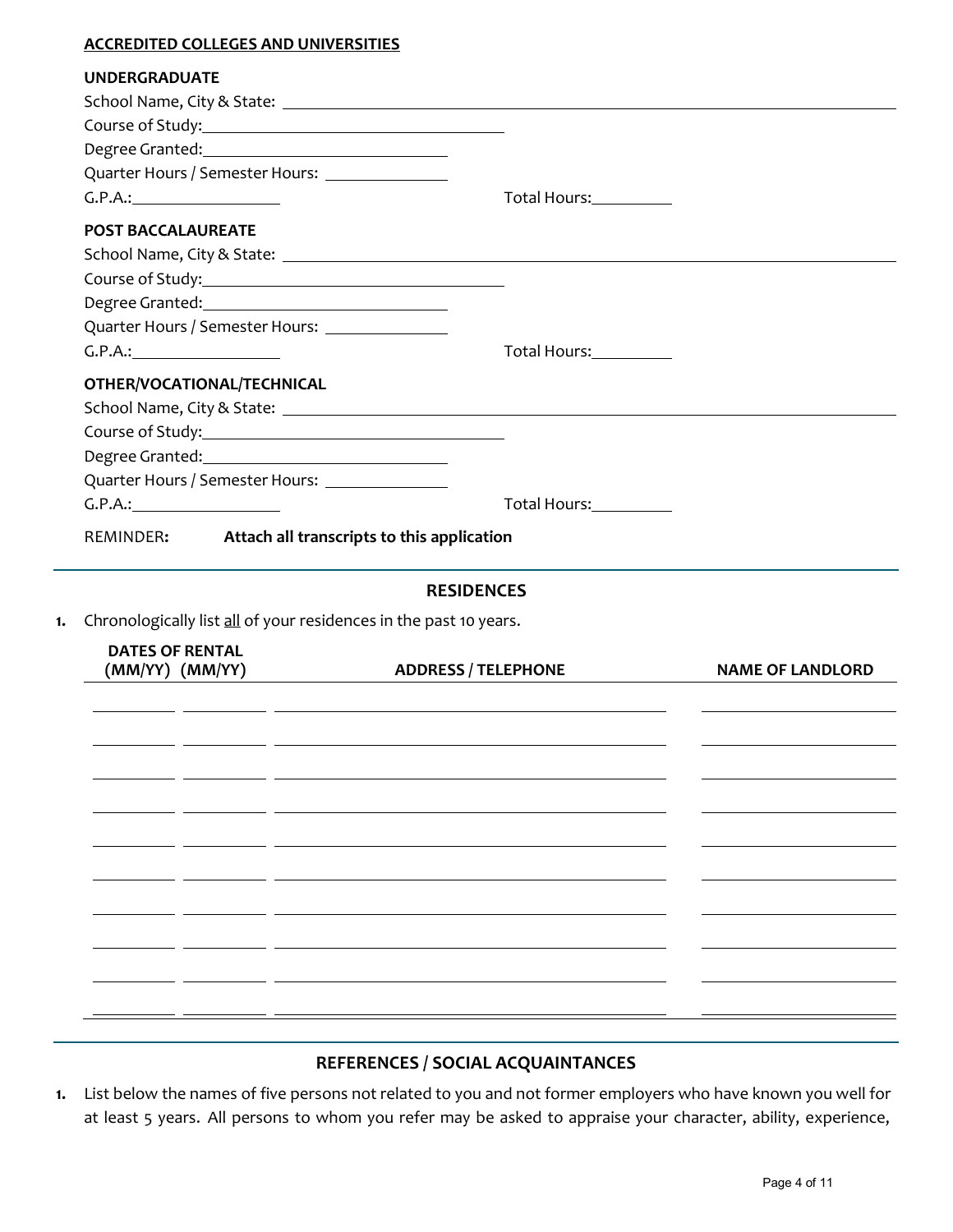personality and other qualities. If retired, give former occupation. These should be responsible adults of reputable standing in their communities.

|    |                                                                                                                                                                                                                                                                                                                                               |                         | Years Known: 1997   | Occupation: 2000                       |           |
|----|-----------------------------------------------------------------------------------------------------------------------------------------------------------------------------------------------------------------------------------------------------------------------------------------------------------------------------------------------|-------------------------|---------------------|----------------------------------------|-----------|
|    |                                                                                                                                                                                                                                                                                                                                               |                         |                     |                                        |           |
|    | Business Address: March 2014                                                                                                                                                                                                                                                                                                                  |                         |                     | Business Phone: 2008                   |           |
|    |                                                                                                                                                                                                                                                                                                                                               |                         |                     | Years Known: Cocupation:               |           |
|    |                                                                                                                                                                                                                                                                                                                                               |                         |                     | Phone: 2008                            |           |
|    | Business Address:________________                                                                                                                                                                                                                                                                                                             |                         |                     | Business Phone:_____________________   |           |
|    |                                                                                                                                                                                                                                                                                                                                               |                         |                     | Years Known: Cocupation:               |           |
|    |                                                                                                                                                                                                                                                                                                                                               |                         |                     |                                        |           |
|    | Business Address:_______________                                                                                                                                                                                                                                                                                                              |                         |                     | Business Phone: ______________________ |           |
|    | Name: ____________________________                                                                                                                                                                                                                                                                                                            |                         |                     | Years Known: Cocupation:               |           |
|    |                                                                                                                                                                                                                                                                                                                                               |                         |                     |                                        |           |
|    | Business Address:_______________                                                                                                                                                                                                                                                                                                              |                         |                     |                                        |           |
|    | Name: ___________________________                                                                                                                                                                                                                                                                                                             |                         |                     | Years Known: Cocupation:               |           |
|    | Address:__________________________                                                                                                                                                                                                                                                                                                            |                         |                     |                                        |           |
|    | Business Address:_______________                                                                                                                                                                                                                                                                                                              |                         |                     |                                        |           |
|    |                                                                                                                                                                                                                                                                                                                                               | <b>MILITARY SERVICE</b> |                     |                                        |           |
| 1. | Have you ever served in a military or naval organization of the United States? yes $\Box$ no $\Box$ If no, skip to next<br>section.                                                                                                                                                                                                           |                         |                     |                                        |           |
|    |                                                                                                                                                                                                                                                                                                                                               |                         |                     |                                        |           |
|    |                                                                                                                                                                                                                                                                                                                                               |                         |                     | Division: Ship: Ship:                  |           |
| 2. | What is your service number?<br><u> </u>                                                                                                                                                                                                                                                                                                      |                         |                     |                                        |           |
| 3. | Highest rank held: National Assemblance of the Manuscript of the Manuscript of the Manuscript of the Manuscrip                                                                                                                                                                                                                                |                         |                     |                                        |           |
| 4. | Were you ever convicted in any court martial, summary court, deck court, captain's mast, etc.? yes $\Box$ no $\Box$                                                                                                                                                                                                                           |                         |                     |                                        |           |
| 5. | Were you ever the subject of an article 15 or other non-criminal disciplinary action.? yes $\Box$ no $\Box$<br>If yes, please explain: 150 million and the set of year and the set of year and the set of years and the set of years and the set of years and year and year and year and year and year and year and year and year and year an |                         |                     |                                        |           |
|    | 6. How were you discharged?                                                                                                                                                                                                                                                                                                                   | Honorably $\Box$        | Dishonorably $\Box$ |                                        | $General$ |
|    |                                                                                                                                                                                                                                                                                                                                               |                         |                     |                                        |           |

# **SELECTION DISQUALIFIERS**

**Note to the Applicant:** The existences of any of the conditions listed immediately below will (with certain exceptions for credit issues) result in rejection from the selection process. These areas will be explored during the background and polygraph examination.

#### **I. DRUG USAGE**

#### **A. MARIJUANA**

Use/consumption of marijuana within the last year. Use/consumption inside of that time frame will be at the Chief's discretion.

#### **B. DANGEROUS DRUGS/NARCOTICS/VAPOROUS SUBSTANCES**

Illegal use of dangerous drugs, narcotics, or vaporous substances more than five (5) times total or more than one (1) time since the age of 21,or at any time within the past seven (7) years. Dangerous drugs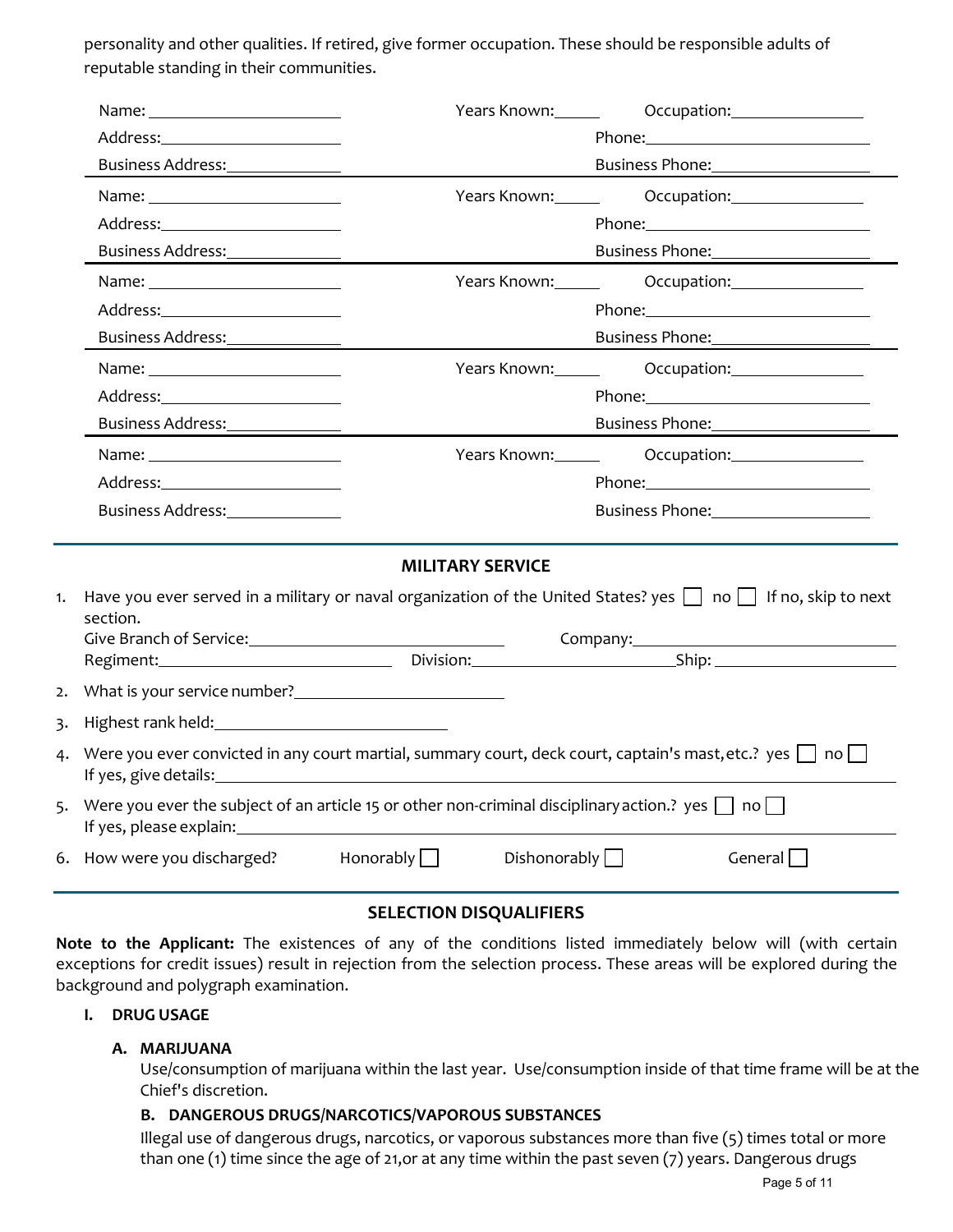and/or narcotics include hashish, cocaine/crack, amphetamines/barbiturates, anabolic steroids, LSD/acid, PCP, Ketamine, psilocybin mushrooms, etc.

#### **C. PEYOTE/MESCALINE**

Illegal use of peyote or mescaline. (Exception: The use of peyote/mescaline is permitted if for bona fide religious ceremonies).

- **D. HEROIN**-Use of heroin at any time
- **E. SALE, PRODUCTION, CULTIVATION, OR TRANSPORTATION FOR SALE OF ILLEGALDRUGS.**
- **F. PATTERN OF ABUSE OF PRESCRIPTION DRUGS**

#### **II. THEFT OR MISAPPROPRIATION OF PROPERTY**

- A. Any demonstrated pattern of habitual theft.
- **B.** Any theft while serving in a position of trust.

#### **III. ACTS CONSTITUTING A FELONY**

- **A.** The conviction of any act, which would constitute a felony in the State of Colorado, regardless of the time element.
- **B.** The conviction of any act of domestic violence.

#### **IV. FRAUD OR MISREPRESENTATION**

- **A.** Any intentional attempt to practice any deception or fraud in:
	- 1. The employment application.
	- 2. The various testing processes
	- 3. Or failure to complete the application

#### **V. DRIVING RECORD**

- **A.** More than one serious traffic violation (DUI, reckless driving, leaving the scene of an accident) within the last 5 years.
- **B.** Any serious traffic violation, (DUI, reckless driving, leaving the scene of an accident) within the past 3 years.
- **C.** Any recent demonstrated pattern of excessive traffic violations.
- **VI. CREDIT** Any demonstrated pattern of indebtedness over an extended period, which has resulted in repossessions, foreclosures, or submission of bills to a collection agency.

# **PERSONAL CHARACTERISTICSS**

#### **Illegal Use of Drugs/Controlled Substances:**

If you answer **"YES**" on any of the areas listed below, please provide a **full** explanation in the space below the questions. Include, if applicable, the following: 1) how the drug was ingested or consumed, 2) the duration of usage, 3) the motivation for use, 4) how the drug was obtained, 5) why you stopped using the drug, and 6) any other factors you believe are relevant.

1. Unless outlined in the aforementioned selection disqualifiers, affirmative answers will **not** be automatic grounds for discontinuation in the selection process. Withholding information **will** be grounds for automatic disqualification. Please answer each drug related question below by YES or NO and complete affirmative responses to the right.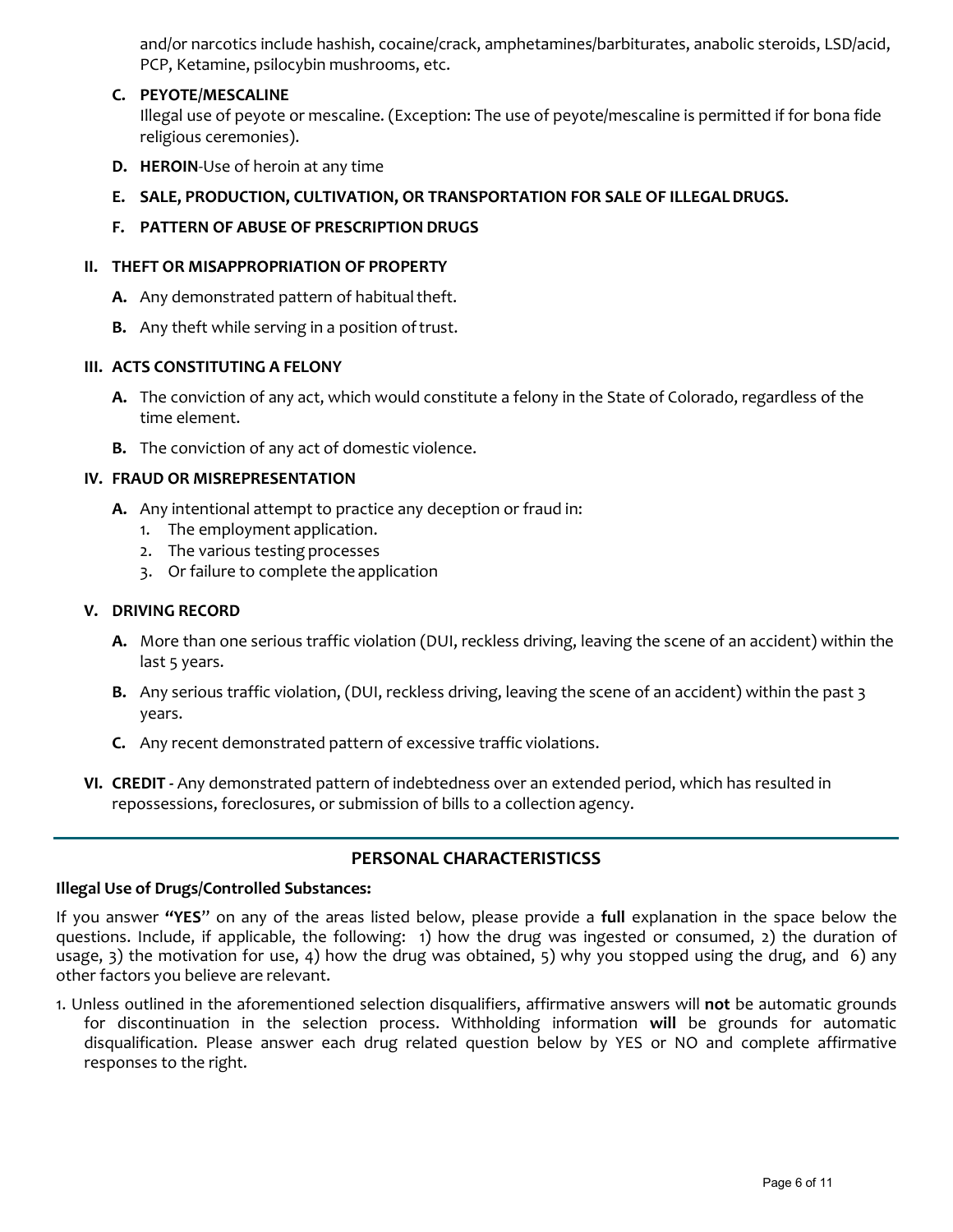| <b>Type of Drug</b>      | Have you ever<br>sold, produced,<br>or transported<br>for sale? | Have you ever<br>tried or used? | "First Used"<br>Year/Date<br>(mm/yyyy) | "Last Used"<br>Year/Date<br>(mm/yyyy) |
|--------------------------|-----------------------------------------------------------------|---------------------------------|----------------------------------------|---------------------------------------|
| Marijuana                | No <sub>1</sub><br>Yes                                          | No <sub>1</sub><br>Yes          |                                        |                                       |
| Hashish                  | No <sub>1</sub><br>Yes                                          | No<br>Yes                       |                                        |                                       |
| Amphetamines             | No <sub>l</sub><br>Yes                                          | No <sub>l</sub><br>Yes          |                                        |                                       |
| Methamphetamines         | No <sub>1</sub><br>Yes                                          | No<br>Yes                       |                                        |                                       |
| Ecstasy                  | No <sub>l</sub><br>Yes                                          | No<br>Yes                       |                                        |                                       |
| Rush                     | No <sub>1</sub><br>Yes                                          | No <sub>l</sub><br>Yes          |                                        |                                       |
| <b>Barbiturates</b>      | Yes<br>No                                                       | No<br>Yes                       |                                        |                                       |
| Heroin                   | No<br>Yes                                                       | No<br>Yes                       |                                        |                                       |
| Opium                    | No <sub>1</sub><br>Yes                                          | No<br>Yes                       |                                        |                                       |
| Morphine                 | No<br>Yes                                                       | No<br>Yes                       |                                        |                                       |
| LSD/Acid                 | No <sub>1</sub><br>Yes                                          | Yes<br><b>No</b>                |                                        |                                       |
| PCP or Ketamine          | No <sub>1</sub><br>Yes                                          | No<br>Yes                       |                                        |                                       |
| Peyote                   | No <sub>1</sub><br>Yes                                          | No <sub>1</sub><br>Yes          |                                        |                                       |
| Mescaline                | Yes<br>No                                                       | No <sub>1</sub><br>Yes          |                                        |                                       |
| Psilocybin Mushrooms     | No<br>Yes                                                       | No<br>Yes                       |                                        |                                       |
| Steroids (No. of cycles) | No<br>Yes                                                       | No<br>Yes                       |                                        |                                       |

| Yes | No              | Vaporous Substances (Please list, if more than one, please use lines below for details):                                   |
|-----|-----------------|----------------------------------------------------------------------------------------------------------------------------|
|     |                 |                                                                                                                            |
|     |                 |                                                                                                                            |
|     |                 |                                                                                                                            |
| Yes | No <sub>l</sub> | Any other illegal Drugs (Please list, if more than one, please use lines below for details):                               |
|     |                 |                                                                                                                            |
|     |                 |                                                                                                                            |
|     |                 |                                                                                                                            |
| Yes | No              | Illegal use of non-prescribed Prescription Drugs (Please list, if more than one, please use<br>lines below for details):   |
|     |                 |                                                                                                                            |
|     |                 |                                                                                                                            |
|     |                 |                                                                                                                            |
| Yes | No              | Have you ever bought, sold, transported, and/or manufactured any illegal drugs and/or any<br>component of an illegal drug? |
| Yes | Nol             | Have you ever used a prescription drug that was not prescribed for you?                                                    |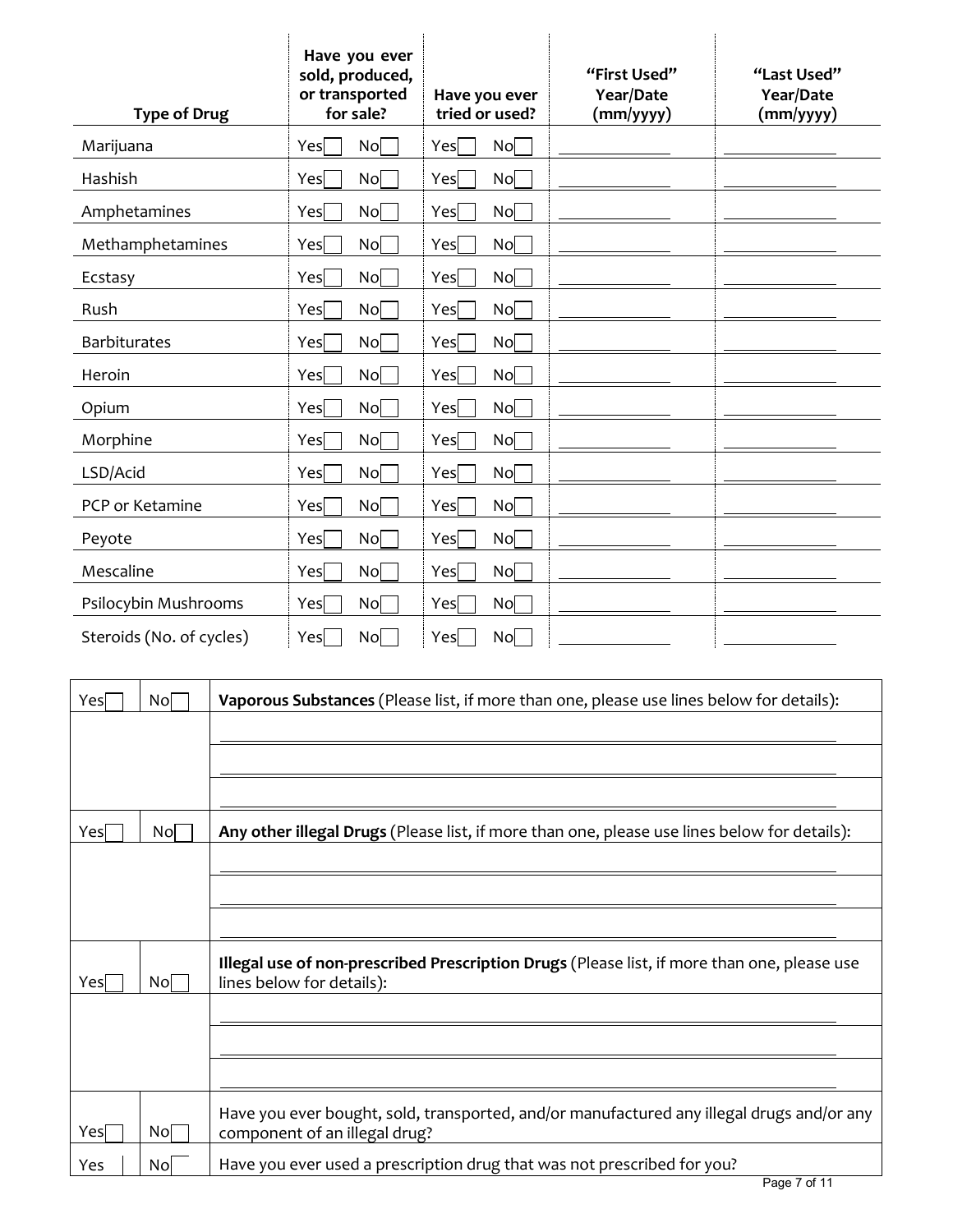|    | Yes                                                                                                                                                                               | No                       | Have you ever administered/injected any illegal drug into another individual's body?                                                       |  |  |  |  |
|----|-----------------------------------------------------------------------------------------------------------------------------------------------------------------------------------|--------------------------|--------------------------------------------------------------------------------------------------------------------------------------------|--|--|--|--|
|    | Yes                                                                                                                                                                               | No                       | Have you ever operated a motor vehicle while impaired to the slightest degree by alcohol<br>and/or drugs?                                  |  |  |  |  |
|    | Yes                                                                                                                                                                               | No                       | Have you ever been arrested for Driving Under the Influence (DUI) in any state or country?                                                 |  |  |  |  |
|    | Yes                                                                                                                                                                               | No                       | Have you ever resided with anyone who was cultivating, manufacturing, distributing or<br>selling marijuana or any other illegal substance? |  |  |  |  |
|    | Yes                                                                                                                                                                               | No                       | Do you consume alcoholic beverages?                                                                                                        |  |  |  |  |
|    | Yes                                                                                                                                                                               | No                       | Have you ever consumed alcohol while at work?                                                                                              |  |  |  |  |
|    |                                                                                                                                                                                   |                          | <b>Explanation of Affirmative Answers:</b>                                                                                                 |  |  |  |  |
| 1. |                                                                                                                                                                                   |                          | Have you ever been told by a Judge, Prosecutor or other court official that your testimony could not be trusted?                           |  |  |  |  |
| 2. |                                                                                                                                                                                   |                          | Are you now or have you ever been a plaintiff or defendant in any civil action? yes $\Box$ no $\Box$ If yes, please                        |  |  |  |  |
| 3. |                                                                                                                                                                                   |                          | Are you now or have you ever been the subject of a restraining order? yes $\Box$ no $\Box$ If yes, please explain:                         |  |  |  |  |
| 4. | Can you, without prejudice, treat every person politely and fairly regardless of race, creed, color, religion, or<br>gender? $yes \mid$ no $\mid$                                 |                          |                                                                                                                                            |  |  |  |  |
| 5. | Have you or anyone close to you ever been involved in any activities that may compromise your ability to<br>perform the duties of a police officer/sergeant? yes $\Box$ no $\Box$ |                          |                                                                                                                                            |  |  |  |  |
|    |                                                                                                                                                                                   |                          | <b>CRIMINAL HISTORY</b>                                                                                                                    |  |  |  |  |
|    | explain:                                                                                                                                                                          |                          | 1. Have you ever been arrested or charged with a misdemeanor criminal offense? yes     no     If yes, please                               |  |  |  |  |
| 2. |                                                                                                                                                                                   |                          | Have you ever been arrested or charged with a felony criminal offense? Yes $\Box$ No $\Box$ If yes, please explain:                        |  |  |  |  |
| 3. |                                                                                                                                                                                   |                          | Have you ever committed an act which if detected would have been grounds for legal charges being filed against                             |  |  |  |  |
|    |                                                                                                                                                                                   | Date(s) of Occurrence(s) |                                                                                                                                            |  |  |  |  |
| 4. | Have you ever committed a felony (with the exception of drug offenses) at any time? yes $\Box$ no $\Box$                                                                          |                          |                                                                                                                                            |  |  |  |  |
| 5. |                                                                                                                                                                                   |                          | Have you committed any sexual assault against an adult or child at any time (to include window peeping)?                                   |  |  |  |  |
| 6. |                                                                                                                                                                                   |                          | Have you <u>ever</u> committed any acts of domestic violence? yes no                                                                       |  |  |  |  |
| 7. |                                                                                                                                                                                   |                          | Have you <u>ever</u> committed any acts of unlawful use of physical force? yes $\Box$<br>no                                                |  |  |  |  |

|  |  |  | If yes, please explain: |  |  |
|--|--|--|-------------------------|--|--|
|--|--|--|-------------------------|--|--|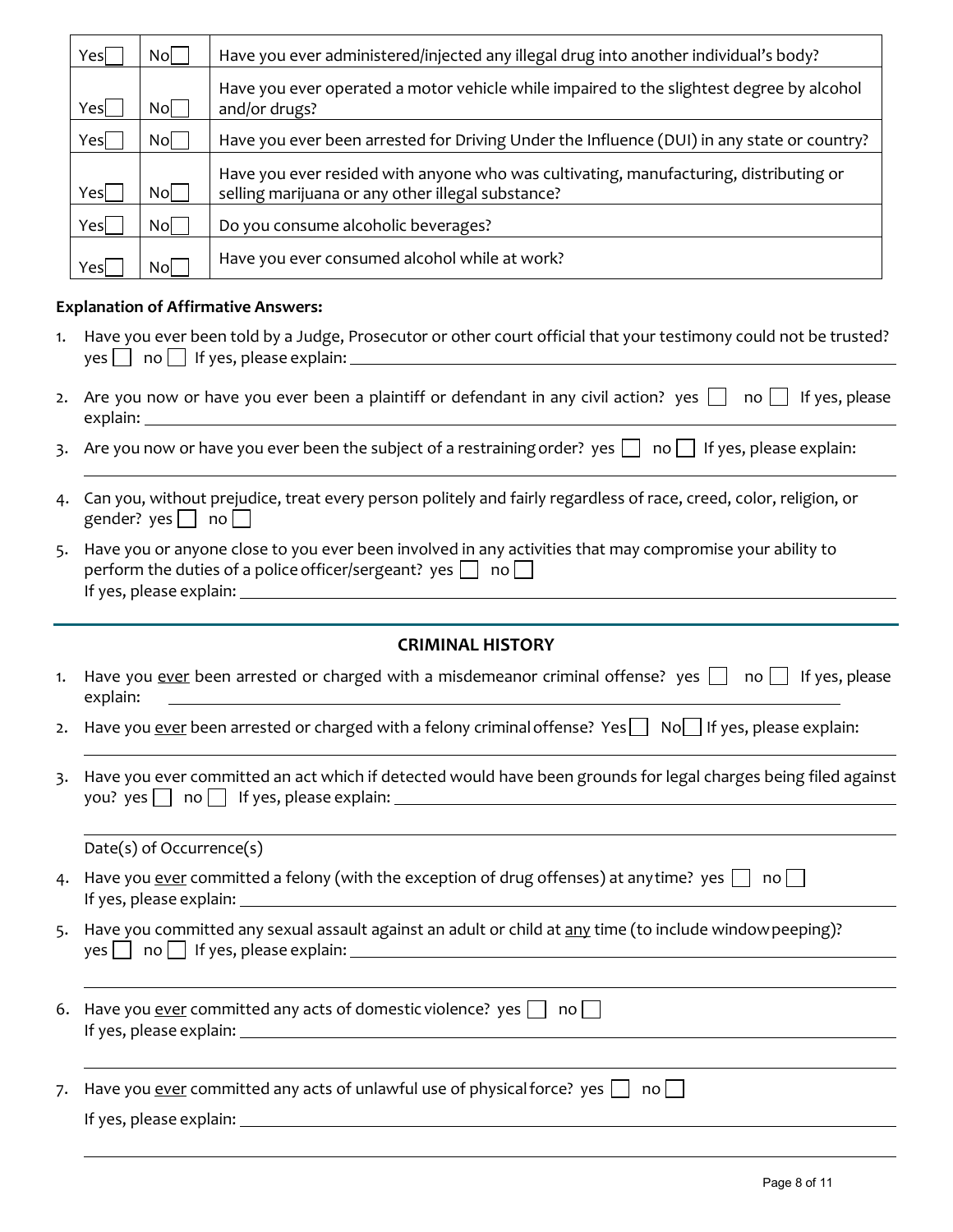|    | 8. Have you <u>ever</u> stolen anything from a vehicle, business establishment or another person? yes $\Box$ no $\Box$                                                                                                                       |                                                                                                                                                                                                                                      |              |                                                                                                                                                                                                                                                   |                          |  |  |
|----|----------------------------------------------------------------------------------------------------------------------------------------------------------------------------------------------------------------------------------------------|--------------------------------------------------------------------------------------------------------------------------------------------------------------------------------------------------------------------------------------|--------------|---------------------------------------------------------------------------------------------------------------------------------------------------------------------------------------------------------------------------------------------------|--------------------------|--|--|
| 9. | Have you <u>ever</u> bought or sold property you thought was stolen? yes $\Box$ no $\Box$<br>If yes, please explain:<br><u> 1989 - Andrea Barbara, poeta esperanto-poeta esperanto-poeta esperanto-poeta esperanto-poeta esperanto-poeta</u> |                                                                                                                                                                                                                                      |              |                                                                                                                                                                                                                                                   |                          |  |  |
|    | 10. Have you ever set a fire in a criminal, careless or dangerous manner? yes $\Box$ no $\Box$                                                                                                                                               |                                                                                                                                                                                                                                      |              |                                                                                                                                                                                                                                                   |                          |  |  |
|    |                                                                                                                                                                                                                                              | 11. Have you <u>ever</u> committed forgery? yes $\Box$ no $\Box$                                                                                                                                                                     |              |                                                                                                                                                                                                                                                   |                          |  |  |
|    |                                                                                                                                                                                                                                              | 12. Have you ever committed shoplifting as an adult? yes $\Box$ no $\Box$ If yes:                                                                                                                                                    |              |                                                                                                                                                                                                                                                   |                          |  |  |
|    | <b>WHEN</b>                                                                                                                                                                                                                                  |                                                                                                                                                                                                                                      | <b>WHERE</b> | <b>ITEMS</b>                                                                                                                                                                                                                                      | <b>\$ AMOUNT</b>         |  |  |
|    |                                                                                                                                                                                                                                              |                                                                                                                                                                                                                                      |              |                                                                                                                                                                                                                                                   |                          |  |  |
|    |                                                                                                                                                                                                                                              |                                                                                                                                                                                                                                      |              | the contract of the contract of the contract of the contract of the contract of                                                                                                                                                                   | $\overline{\phantom{0}}$ |  |  |
|    |                                                                                                                                                                                                                                              |                                                                                                                                                                                                                                      |              | $\overline{\phantom{0}}$                                                                                                                                                                                                                          |                          |  |  |
|    |                                                                                                                                                                                                                                              | When? <u>International Contract Contract Contract Contract Contract Contract Contract Contract Contract Contract Contract Contract Contract Contract Contract Contract Contract Contract Contract Contract Contract Contract Con</u> |              | <u> 1989 - Andrea Barbara, poeta esperanto-poeta esperanto-poeta esperanto-poeta esperanto-poeta esperanto-poeta</u><br>13. Have you ever written a check with the knowledge it would not be covered within 10 days? yes $\Box$ no $\Box$ If yes, |                          |  |  |
|    |                                                                                                                                                                                                                                              |                                                                                                                                                                                                                                      |              |                                                                                                                                                                                                                                                   |                          |  |  |
|    |                                                                                                                                                                                                                                              |                                                                                                                                                                                                                                      |              | <b>DRIVING RECORD</b>                                                                                                                                                                                                                             |                          |  |  |
|    |                                                                                                                                                                                                                                              | 1. Can you operate a motor vehicle? yes $\Box$ no $\Box$                                                                                                                                                                             |              |                                                                                                                                                                                                                                                   |                          |  |  |
|    |                                                                                                                                                                                                                                              | 2. Do you possess a valid driver's license? yes                                                                                                                                                                                      | no           |                                                                                                                                                                                                                                                   |                          |  |  |
|    |                                                                                                                                                                                                                                              |                                                                                                                                                                                                                                      |              |                                                                                                                                                                                                                                                   |                          |  |  |
|    |                                                                                                                                                                                                                                              | 3. List all drivers' licenses ever possessed:                                                                                                                                                                                        |              |                                                                                                                                                                                                                                                   |                          |  |  |
|    |                                                                                                                                                                                                                                              |                                                                                                                                                                                                                                      |              |                                                                                                                                                                                                                                                   |                          |  |  |
|    | <b>STATE</b>                                                                                                                                                                                                                                 | <b>NUMBER</b>                                                                                                                                                                                                                        |              | <b>TYPE</b>                                                                                                                                                                                                                                       | <b>EXPIRATION DATE</b>   |  |  |
|    |                                                                                                                                                                                                                                              |                                                                                                                                                                                                                                      |              |                                                                                                                                                                                                                                                   |                          |  |  |
|    |                                                                                                                                                                                                                                              |                                                                                                                                                                                                                                      |              |                                                                                                                                                                                                                                                   |                          |  |  |
|    |                                                                                                                                                                                                                                              |                                                                                                                                                                                                                                      |              |                                                                                                                                                                                                                                                   |                          |  |  |
|    |                                                                                                                                                                                                                                              |                                                                                                                                                                                                                                      |              |                                                                                                                                                                                                                                                   |                          |  |  |
|    |                                                                                                                                                                                                                                              |                                                                                                                                                                                                                                      |              |                                                                                                                                                                                                                                                   |                          |  |  |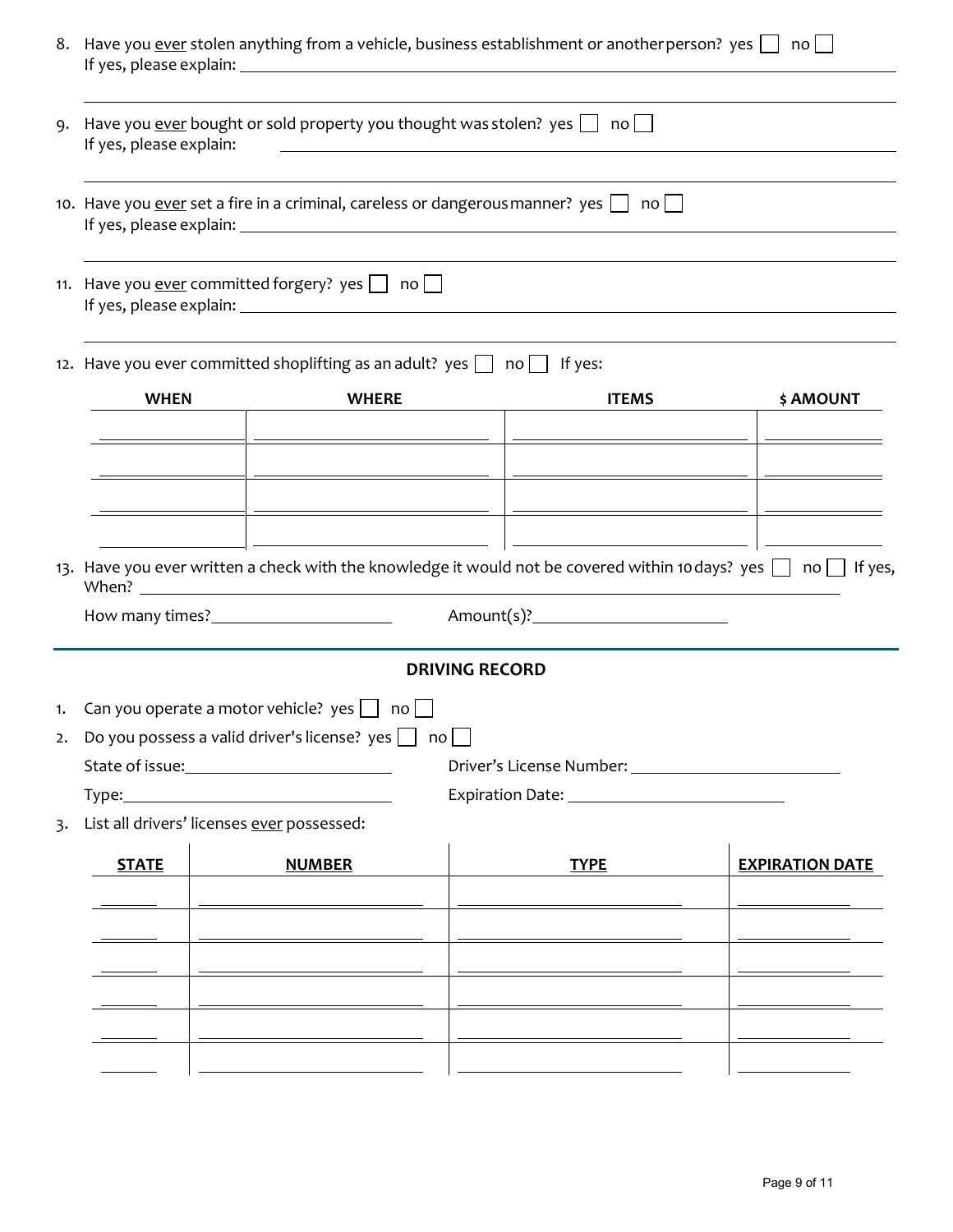|  | 4.                                                                                                                                      | Has your license ever been suspended or revoked? yes $\begin{bmatrix} 1 & no \end{bmatrix}$                                                                                                                                                                                                                                                                        |                                                                                                                                                                                                                                |  |  |  |
|--|-----------------------------------------------------------------------------------------------------------------------------------------|--------------------------------------------------------------------------------------------------------------------------------------------------------------------------------------------------------------------------------------------------------------------------------------------------------------------------------------------------------------------|--------------------------------------------------------------------------------------------------------------------------------------------------------------------------------------------------------------------------------|--|--|--|
|  |                                                                                                                                         |                                                                                                                                                                                                                                                                                                                                                                    |                                                                                                                                                                                                                                |  |  |  |
|  | 5.                                                                                                                                      | Have you ever been refused an operator's license by any state? yes $\Box$ no $\Box$                                                                                                                                                                                                                                                                                |                                                                                                                                                                                                                                |  |  |  |
|  |                                                                                                                                         | 6. Has your license ever been placed on negligent operator's probation? yes $\Box$ no $\Box$                                                                                                                                                                                                                                                                       |                                                                                                                                                                                                                                |  |  |  |
|  | Have you ever been involved in a motor vehicle accident? yes $\Box$ no $\Box$ If yes, give complete details for<br>7.<br>each accident: |                                                                                                                                                                                                                                                                                                                                                                    |                                                                                                                                                                                                                                |  |  |  |
|  |                                                                                                                                         | A. Date: <u>2008 and 2008</u>                                                                                                                                                                                                                                                                                                                                      | Was there a police investigation?<br><u> </u>                                                                                                                                                                                  |  |  |  |
|  |                                                                                                                                         |                                                                                                                                                                                                                                                                                                                                                                    |                                                                                                                                                                                                                                |  |  |  |
|  |                                                                                                                                         | Injury:                                                                                                                                                                                                                                                                                                                                                            | Who was legally at fault?<br><u> Who was legally at fault?</u>                                                                                                                                                                 |  |  |  |
|  |                                                                                                                                         |                                                                                                                                                                                                                                                                                                                                                                    | Was there a police investigation?<br><u> </u>                                                                                                                                                                                  |  |  |  |
|  |                                                                                                                                         | $\begin{picture}(150,10) \put(0,0){\vector(1,0){100}} \put(15,0){\vector(1,0){100}} \put(15,0){\vector(1,0){100}} \put(15,0){\vector(1,0){100}} \put(15,0){\vector(1,0){100}} \put(15,0){\vector(1,0){100}} \put(15,0){\vector(1,0){100}} \put(15,0){\vector(1,0){100}} \put(15,0){\vector(1,0){100}} \put(15,0){\vector(1,0){100}} \put(15,0){\vector(1,0){100}}$ | Cause: 2008 Cause: 2008 Cause: 2008 Cause: 2008 Cause: 2008 Cause: 2008 Cause: 2008 Cause: 2008 Cause: 2008 Cause: 2008 Cause: 2008 Cause: 2008 Cause: 2008 Cause: 2008 Cause: 2008 Cause: 2008 Cause: 2008 Cause: 2008 Cause: |  |  |  |
|  |                                                                                                                                         |                                                                                                                                                                                                                                                                                                                                                                    |                                                                                                                                                                                                                                |  |  |  |
|  |                                                                                                                                         |                                                                                                                                                                                                                                                                                                                                                                    |                                                                                                                                                                                                                                |  |  |  |
|  |                                                                                                                                         |                                                                                                                                                                                                                                                                                                                                                                    |                                                                                                                                                                                                                                |  |  |  |
|  |                                                                                                                                         |                                                                                                                                                                                                                                                                                                                                                                    |                                                                                                                                                                                                                                |  |  |  |
|  |                                                                                                                                         | <b>GENERAL INFORMATION</b>                                                                                                                                                                                                                                                                                                                                         |                                                                                                                                                                                                                                |  |  |  |
|  |                                                                                                                                         | 1. Do you object to wearing a uniform? $\,$ yes $\hskip10pt\Box\,$ no $\hskip10pt\Box\,$                                                                                                                                                                                                                                                                           |                                                                                                                                                                                                                                |  |  |  |
|  |                                                                                                                                         | 2. $\,$ Do you object to working nights? $\,$ yes $\Box \,$ no $\Box \,$                                                                                                                                                                                                                                                                                           |                                                                                                                                                                                                                                |  |  |  |
|  |                                                                                                                                         | 3. $\,$ Have you had experience with shift work? $\,$ yes $\Box\,$ no $\Box\,$                                                                                                                                                                                                                                                                                     |                                                                                                                                                                                                                                |  |  |  |

4. If it became necessary in the course of police duties for you to use physical force or take a human life, would you have any reluctance to do so?  $\,$  yes  $\bigsqcup\,$  no  $\bigsqcup\,$   $\,$   $\,$   $\,$  Explain:

## **ATTN: ALL APPLICANTS!**

#### **BE SURE TO READ AND SIGN THE LAST PAGE OF THIS APPLICATION**